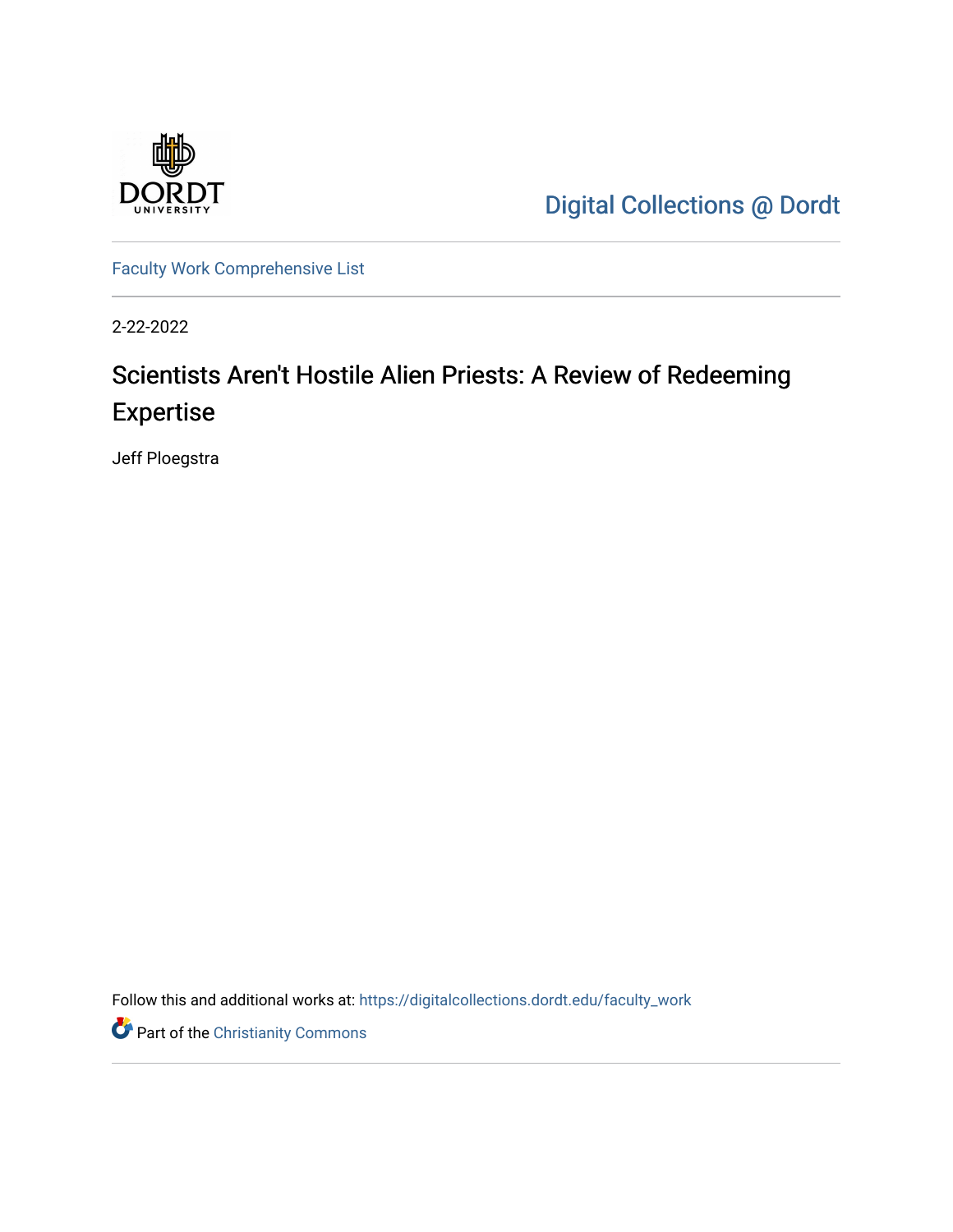## Scientists Aren't Hostile Alien Priests: A Review of Redeeming Expertise

#### Abstract

"We all rely on others to draw valid conclusions about the world, both scientifically and theologically."

Posting about the book Redeeming Expertise from In All Things - an online journal for critical reflection on faith, culture, art, and every ordinary-yet-graced square inch of God's creation.

<https://inallthings.org/scientists-arent-hostile-alien-priests-a-review-of-redeeming-expertise/>

#### Keywords

In All Things, book review, Redeeming Expertise, science, trust, future, church, Josh A. Reeves

### **Disciplines**

**Christianity** 

### **Comments**

[In All Things](http://inallthings.org/) is a publication of the [Andreas Center for Reformed Scholarship and Service](http://www.dordt.edu/services_support/andreas_center/) at Dordt [University](http://www.dordt.edu/).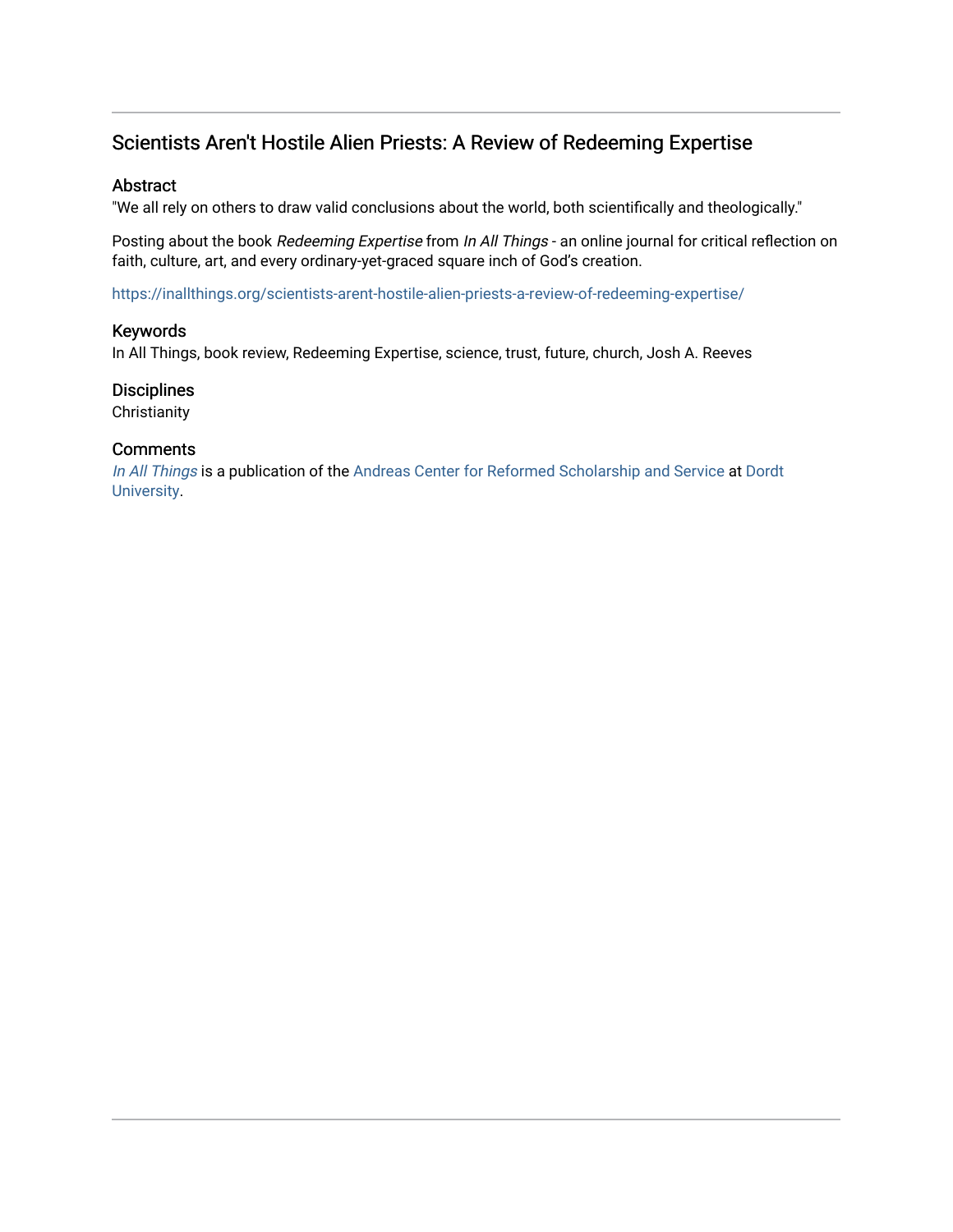# **Scientists Aren't Hostile Alien Priests: A Review of** *Redeeming Expertise*

### **[Jeff Ploegstra](https://inallthings.org/author/jeff-ploegstra/)**

### **February 22, 2022**

**Title:** *Redeeming Expertise: Scientific Trust and the Future of the Church* **Author:** Josh A. Reeves **Publisher:** Baylor University Press **Publishing Date:** October 1, 2021 **Pages:** 264 (Paperback) **ISBN:** 978-1481316156

How did things get this bad?

Recently, I had a friend ask for my opinion about part of the curriculum at the Christian elementary school her children were attending. She was questioning some of the "mythbusters" about evolution that her children were being presented with. I affirmed that she should be concerned. The arguments that were presented as "defeaters" for evolution were seriously flawed and easily answered by anyone with even a basic understanding of the theory. Tying our faith to arguments that are easily defeated is like building a house on shifting sands.

Evolutionary theory is not somehow unassailable. However, I would say that most people don't understand enough about biological systems to accurately assess the strengths and weaknesses of evolutionary theory, much less develop meaningful arguments that any evolutionary biologist couldn't easily refute.

The lack of understanding wasn't my central concern, however—it was the intellectual posture that was being encouraged. The implied message was that even a  $6<sup>th</sup>$  grader can understand evolutionary theory well enough through a week of study to unravel the evidence and theory that has been interrogated by thousands of biologists over the last 150-ish years. It presents the theory as some kind of faceless one-dimensional enemy to be destroyed rather than a model to be understood. This approach might best be described as naively arrogant and unnecessarily antagonistic.

This isn't just uncivil; it is dangerous. True critical engagement starts with a deep understanding of the ideas at hand. It starts from a posture of humility, a careful assessment of our own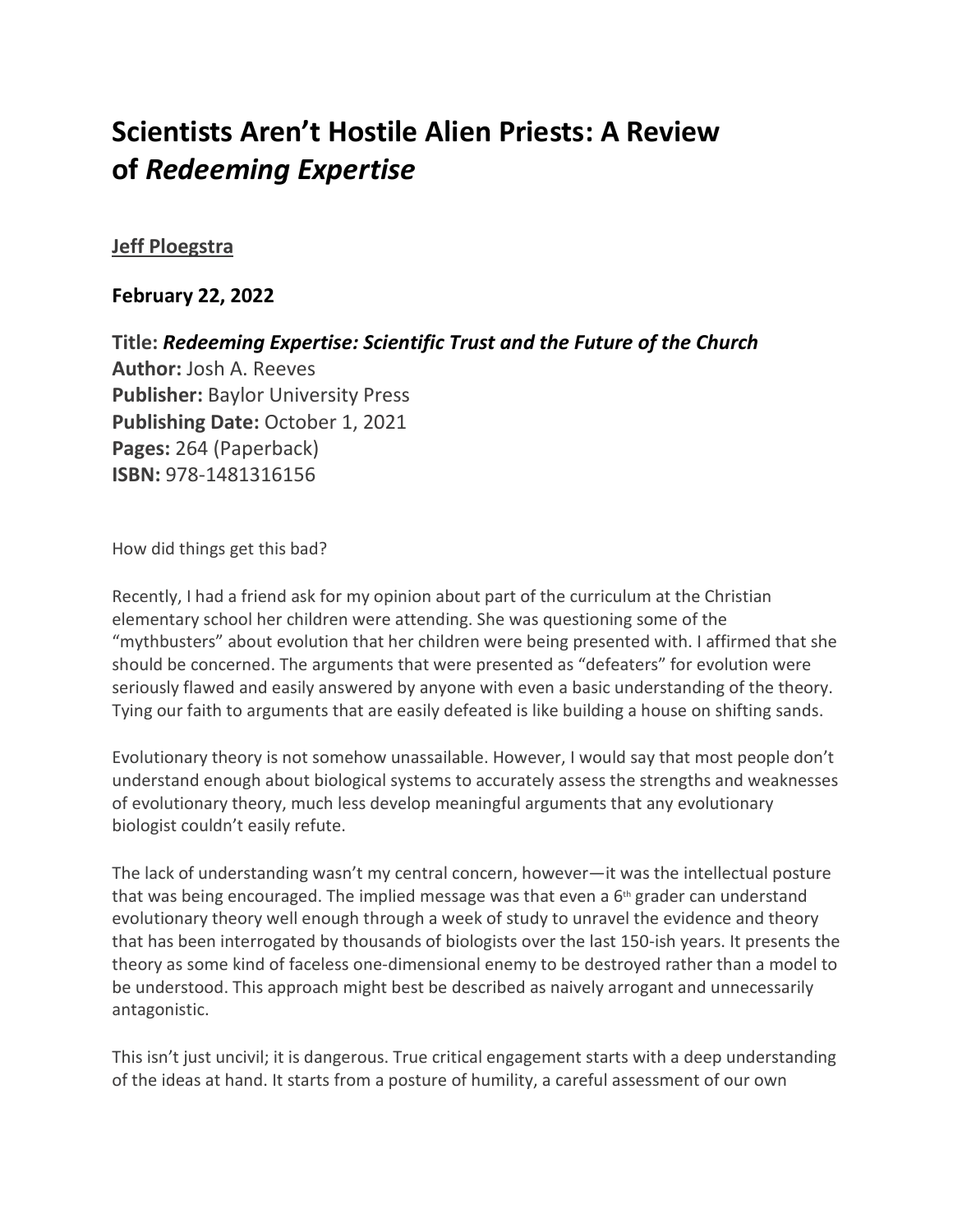knowledge, habits of mind, intellectual skills, and bias. I would hope that Christian education at every level would embrace this posture.

So, should Christian colleges teach evolutionary theory at its best? Absolutely. We are not in the business of intellectual dishonesty or arrogant dismissal. If (and it's an enormous "if") there is a felt need to make this a battle, Christians should at a minimum understand what they are fighting about and how to fight fairly.

But let's back up for a moment: why should a scenario like the above be playing out in Christian schools across the country in the first place? There are many scientific ideas being taught and accepted by Christians all the time that don't line up with a biblical cosmology. Where is the fear and antagonism coming from, and why are battle lines being drawn where they are? More importantly, what do we do about it?

In his book, *Redeeming Expertise: Scientific Trust and the Future of the Church*, Joshua Reeves has provided us with a clear and compelling diagnosis for the current dysfunctional relationship between much of conservative Christianity and science. He also makes several reasonable proposals to move Christians towards a position that takes scientific expertise seriously without blindly handing our loyalty and agency over to experts.

In the first part of the book, Reeves explores how we reached the current cultural stage of Christianity's skepticism toward science. He explores insights from both the social sciences and history to illuminate this disturbing and—at least for me—often baffling trend.

Reeves clarifies how the skepticism is not directed toward science itself, but rather toward experts who are viewed as "worldly," elitist atheists blinded by their naturalistic assumptions and disconnected from reality by sin. These experts have apparently adopted assumptions and presuppositions that run counter to "a plain reading of scripture," develop theories and a worldview that run counter to an individual's ability to reason for themselves using common sense and their own direct observations of the world, and who seek to control individuals and influence society as some kind of new priesthood.

Reeves points out that these conclusions are not *completely* unwarranted. There are clear cases where scientists have drawn erroneous conclusions outside of their area of expertise or sought to use science to undermine a Christian worldview. However, the ability of science to draw accurate conclusions and drive innovation lend credibility to the overall endeavor. Further, the character of the scientific community as a whole and its fruitful history do not even begin to justify the kind of distrust we currently encounter among many Christian groups. Reeves goes on to point out that this skepticism is dangerous, making Christians vulnerable to conspiracy theories and undermining their ability to think critically.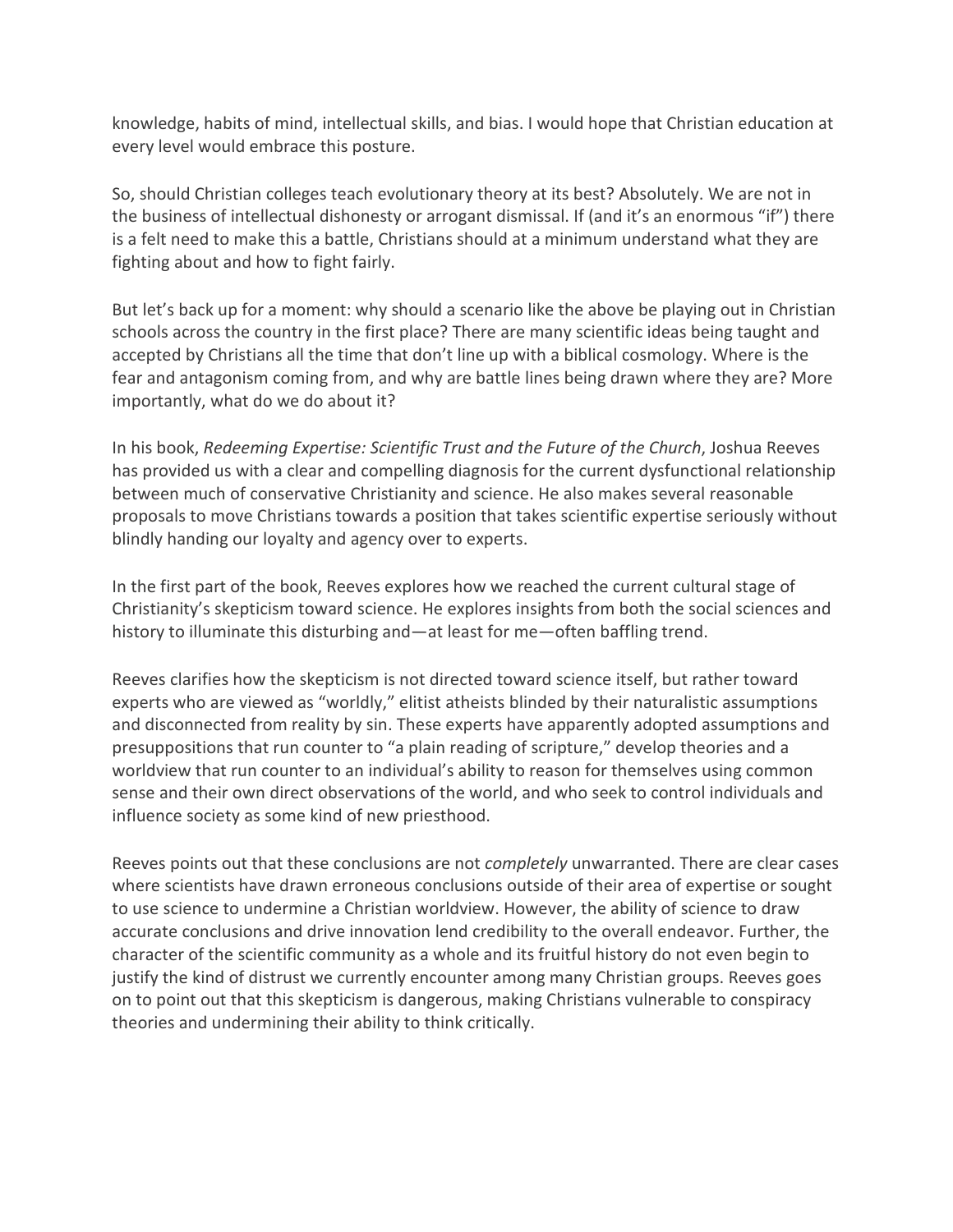### **What Do You Really** *Know***?**

As Reeves argues, we all rely on others to draw valid conclusions about the world, both scientifically and theologically. We all take for granted that we live on a spherical earth orbiting the sun, that we are made of cells, that we developed from a fertilized egg, that plants convert carbon dioxide into complex organic matter, that gravity holds the earth in orbit. We believe all of these things, despite the fact that none of these phenomena are readily accessible to our senses, and we have likely never even tried to verify them ourselves.

Many of our scientific conclusions are not only inaccessible to our raw senses; the technical skill and theoretical knowledge necessary to make these observations or utilize the conclusions of science to manipulate the world require a depth of training that most people are either unwilling or unable to acquire. This specialization alienates scientists from the average citizen.

Trust is implicit to knowledge, and Reeves argues that this shifts the real question from "what do we believe" to "who do we trust." Unfortunately, the answer for many Christians seems to be their favorite political pundit, social media, or whoever is promoting a comfortable alternative perspective. As Reeves says, "Many Christians combine extreme mistrust of mainstream institutions of knowledge with a gullible trust of alternative news sources, social media, and cable TV hosts. If skeptical Christians held their own favorite sources of information to the same scrutiny they give perceived liberal sources, our situation would be much improved." (p. viii)

### **True and Trustworthy?**

After exploring the reasons that Christians often mistrust scientific experts, Reeves argues convincingly that science is trustworthy, even as it might not always be "true" in some absolute sense, and our paradigms may change. Science is also not a single uniform thing that is either true or not. Science is composed of empirical data, theories, models, instrumentation, and assumptions—many of which may reasonably persist through ground-shifting conceptual breakthroughs. Even should our understanding of gene regulation, quantum mechanics, or dark matter change, many of the observations and technologies we developed based on those understandings will still be valid and reliable. Paradigm shifts tend to encompass and reframe our current observations and techniques rather than completely replace them.

Reeves points out that reality pushes back against misrepresentation. Often our assumptions and presuppositions in science are challenged by the observations that we make and the success or failure of our models and technologies. This is actually what often leads to paradigm shifts. Science does not proceed in a purely intellectual space. For instance, based on sequence data from simpler organisms like yeast and nematodes, we expected the human genome to have about 100,000 protein coding genes. Initial sequencing analysis of the human genome revealed that it contains only about  $\frac{1}{4}$  of that.<sup>1</sup> While science operates within certain intellectual boundaries that generally preclude supernatural explanations, this does not mean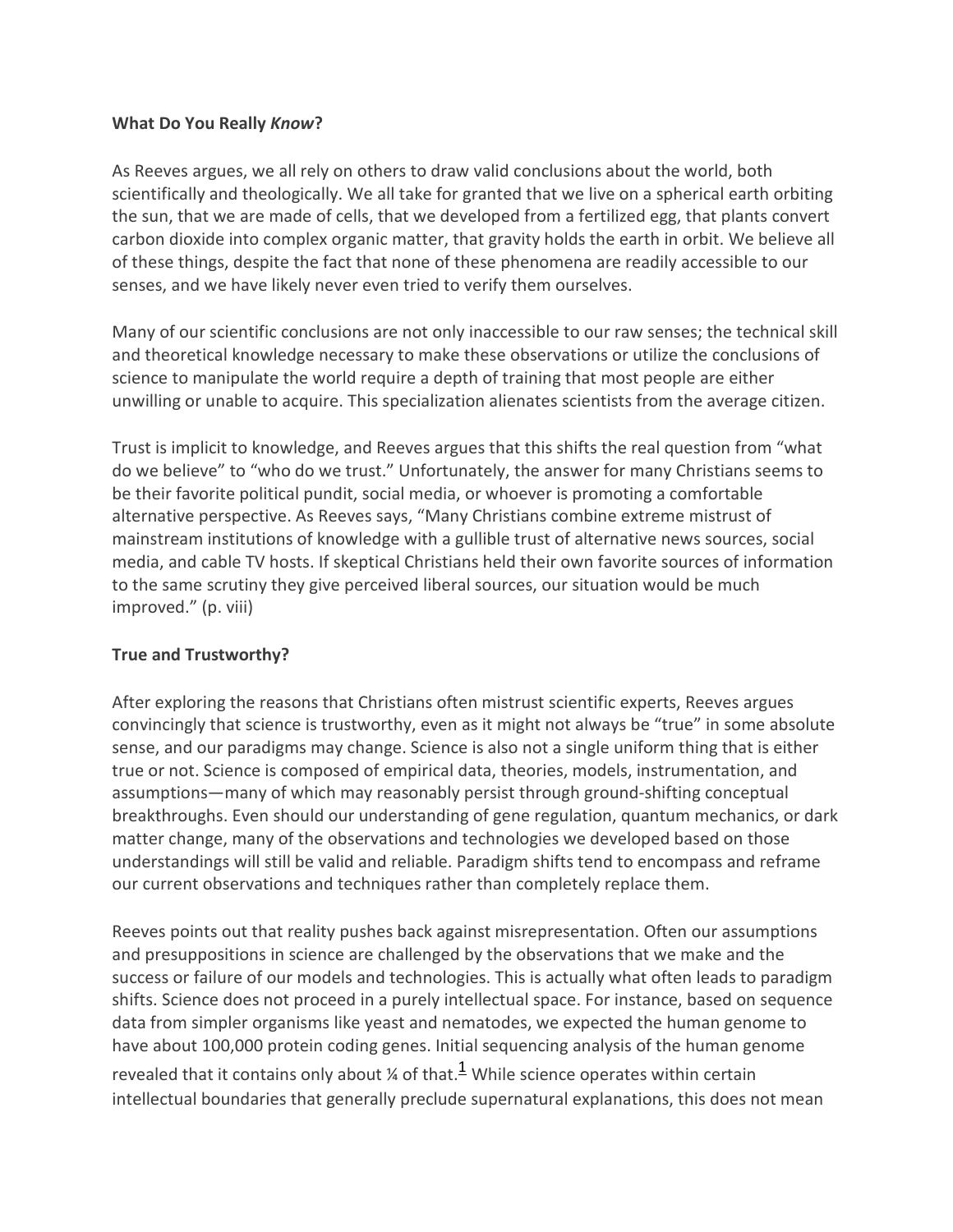that it can propose anything at all. The fact that scientific observations and technologies are expected to be universally accessible to an expert, regardless of their religious background, should be reassuring to Christians and calibrate "presuppositional" critiques of science. It is a good thing that a Muslim chemist working in a diagnostic laboratory provides you with the same medical test results that a Christian would.

Reeves also argues that all reasoning involves assumptions and "merely pointing out their role in your opponent's argument is not sufficient to overturn it." (p. 51) Young earth creationist arguments tend to rely on a whole host of assumptions about the nature and purpose of science. More importantly, they tend to leave unexamined presuppositions regarding biblical truth and interpretation: the action of the Holy Spirit in the writing, translating, and reading of scripture; authorial intent throughout scripture; the cultural significance of various words, phrases, and events, to name a few. They also frequently frame faith as intellectual assent to and certainty in a set of unequivocal belief statements abstracted from scripture. This kind of epistemic framing views any kind of doubt as anathema and cannot tolerate intellectual humility. Ideas that challenge certainty in belief statements are framed as tests of faith and reinforce a hostility toward "worldly wisdom" or the "word of man."

Reeves points out that for many evangelicals, "one cannot say the Bible is true and trustworthy unless it is correct in its scientific details." And further, "The problem with this view is that there are many places in scripture that assume an ancient view of the natural world, one that is incompatible with modern science." He quotes John Walton, the ancient Israelites "… did not know the stars were suns; they did not know that earth was spherical and moving through space…. And God did not think it important to revise their thinking…. There is not a single instance in which God revealed to Israel a science beyond their own culture." (p. 53)

In a middle chapter, "Against Common Sense," Reeves points out the limits of "thinking for yourself" and that intellectual individualism is untenable in science, politics, and philosophy. In what I interpreted as an unexpected insertion of humor, Reeves says, "In the West, we celebrate intellectual autonomy, the right to decide for ourselves what is true and false. Often accompanying this right is the presumption of our *ability* to do so." Reeves goes on to argue, "We cannot avoid relying on the beliefs of others…common sense is not a workable alternative to trusting the advice of specialists, especially because reliance on common sense is not how we actually gather knowledge about the world." In this chapter, Reeves also highlights, of the assumptions most alienating to experts, that "what is often meant by 'common sense' is the idea that ordinary people know better than experts" and "one must be wary of corruption from…elite education." (p. 96)

### **A Healthy Posture**

The last section of the book moves on to the question of which experts Christians should trust and points toward important ideas related to epistemic spheres, structural accountability